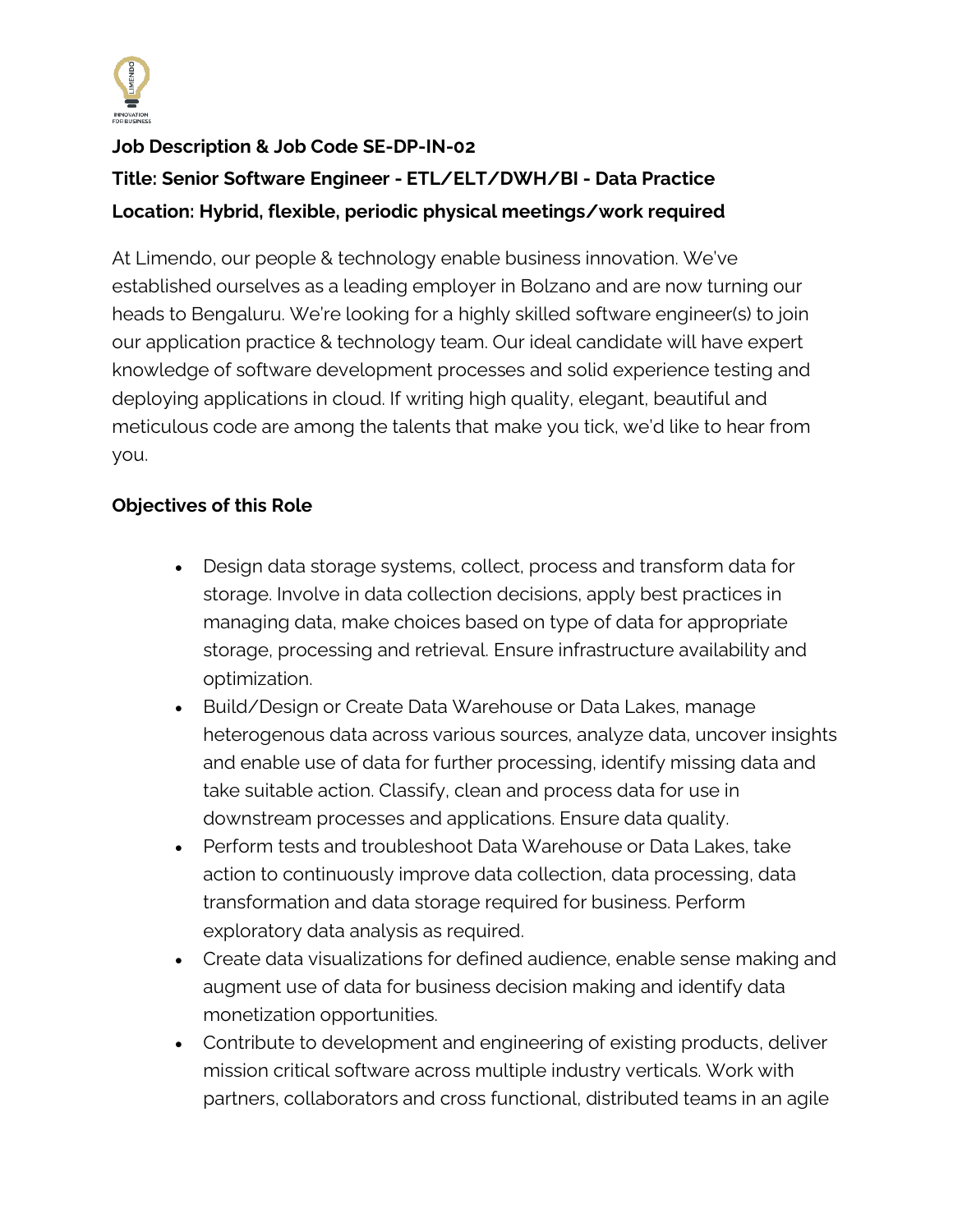

setting. Champion innovation for our products and customers through participation in ideation, prototyping and validating product fit

• Contribute to Data Architecting applications and solutions, involve in data architecture decisions, embrace & implement data quality, other best practices and contribute to multiple areas under data practice including support/mentor junior resources and champion Limendo culture

## **Daily and Monthly Responsibilities**

- Design, develop and modify data systems, using scientific analysis and mathematical models to predict and measure outcome and consequences of design
- Develop and direct data system testing and validation procedures, programming, and documentation, analyze information to determine, recommend, and plan data system reports and layouts, and modifications
- Build the infrastructure required for optimal extraction, transformation, and loading of data from a wide variety of data sources using SQL and AWS 'big data' technologies
- Writing Complex SQL queries, sub-queries and complex joins
- Azure/AWS Pipeline knowledge to develop ETL for data movement, experience to map the source to target rules and fields (Redshift or Snowflake)
- Implement natural keys, surrogate keys, SCD, SCD2 into the data warehouse to support history, automated triggers to take snapshots, history maintenance, automated triggers to take backup and re-store in case of failures
- Translate business requirements, design jobs for data migration from various data sources, RDBMS design, development and performance tuning, experience with MS SQL Server 2014 database technologies and ETL best practices with MS SQL Server
- Using Business Intelligence Development Studio to build SSIS packages
- Excellent troubleshooting & optimization skills: interpreting ETL logs, performing data validation, dissecting SSIS code, understanding the benefits and drawbacks of parallelism, experience with change data capture, using expressions, scoping of variables, commonly used